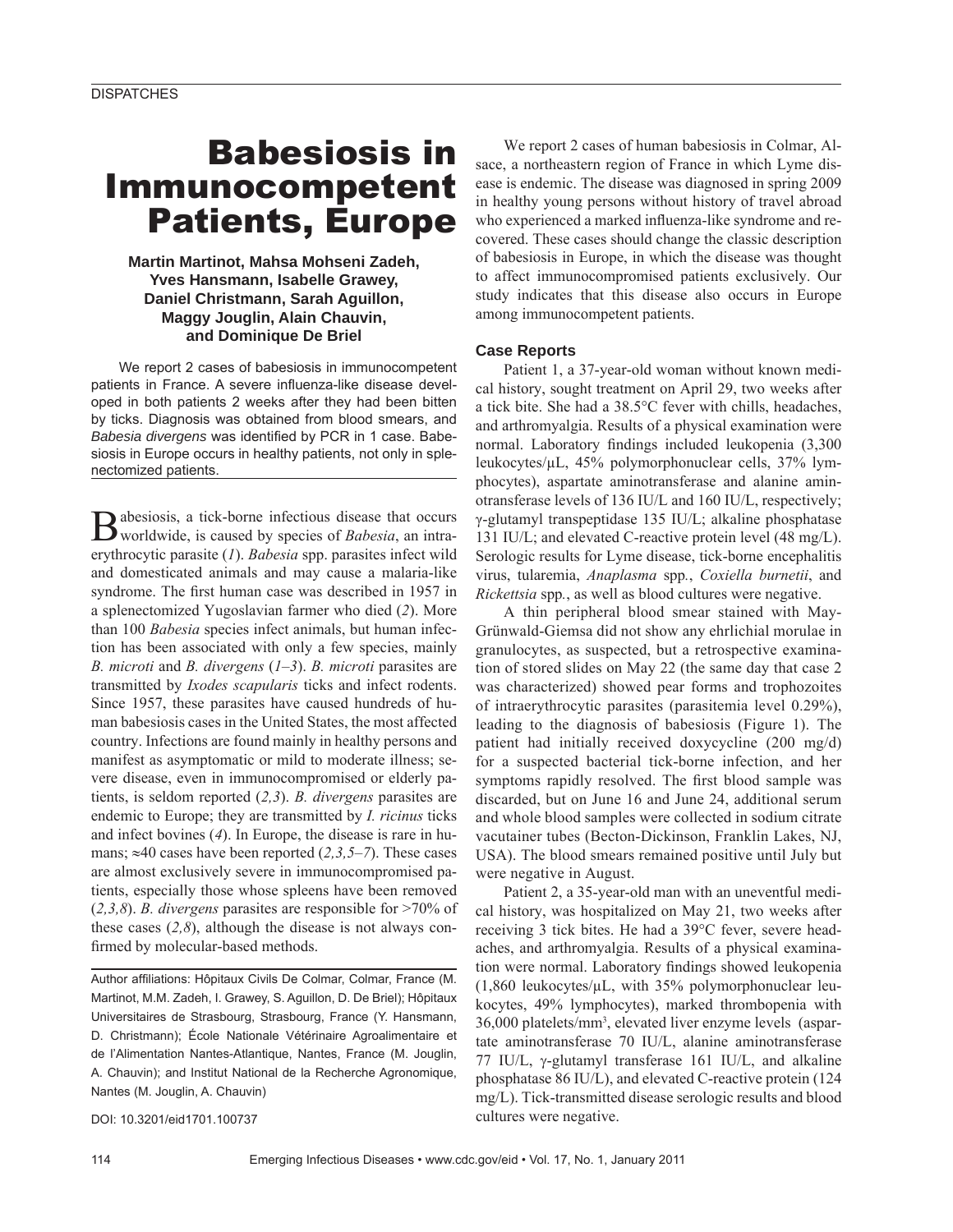

Figure 1. Two trophozoites, pear-shaped, of *Babesia divergens* in erythrocytes from case-patient 1 (original magnification  $\times$ 1,000, May-Grünwald-Giemsa stain).

A thin peripheral blood smear stained with May-Grünwald-Giemsa showed intraerythrocytic *Babesia* spp. (parasitemia level 0.23%) (Figure 2). The patient received azithromycin 500 mg on day 1 then 250 mg/day plus atovaquone, and his illness rapidly resolved. Two samples of serum and whole blood were collected in sodium citrate vacutainer tubes on June 16 and July 21 and sent to the veterinary laboratory of Nantes for *B. divergens* serologic analysis (indirect immunofluorescent assay by using gerbil-derived strain *B. divergens* Rouen F5 antigen), erythrocyte cultures, and DNA extraction (Wizard genomic DNA Purification kit; Promega, Madison, WI, USA) for PCR *Babesia* spp. (*9*).

Serologic results and cultures remained negative for both patients. However, serologic analysis is neither sensitive nor specific  $(7,10)$ , and cultures probably were inhibited because blood samples were collected after doxycycline or azithromycin proguanil treatments. The PCR for *Babesia* spp. is specific for an 18S rDNA 540-base long region of a variable part of the gene with Bab primers GF2 and GR2, was performed (*9,11*). Results were positive for patient 1. The sequencing of PCR products showed 100% homology with *B. divergens* human strains GenBank accession nos. FJ944822 and FJ944823 (*9*). PCR results were negative for patient 2. Samples from patient 2 were collected 1 month after treatment with atovaquone-proguanil, and the blood smear was negative. However, the clinical and biological data and the observation of trophozoites (especially 2 trophozoites in 1 erythrocyte) in the blood smear from patient 2 confirmed by a reference laboratory led us to strongly suspect babesiosis (Figure 2). In this case, the *Babesia* species remains unknown, and a non–*B. divergens* species cannot be ruled out, although it is rarer.

#### **Conclusions**

Our cases highlight that, in Europe, babesiosis can occur in healthy persons and manifest as moderate illness. The rarity of other reported cases in nonimmunocompromised patients in Europe may be related to the difficulty of diagnosing babesiosis. A stained thin blood smear is rarely performed in Europe after tick bite in healthy patients. The difficulty of detecting intra-erythrocytic forms of babesia coupled with frequent low levels of parasitemia, may result in accurate diagnoses, although acridine orange and fluorescent microscopy may assist in the detection of parasites (*1*). Other diagnostic tests, such as PCR and serologic analysis, are not routinely performed in France and require a reference laboratory (*8*).

Babesiosis, although difficult to diagnose, needs to be diagnosed for various reasons: 1) without treatment, babesiosis can lead to severe illness; 2) the disease can persist for a long period without symptoms, which could lead to posttransfusion cases  $(12)$ ; and 3) effective specific treatments are available (atovaquone plus azithromycin, or for severe cases, clindamycin and quinine) (*2*). These drugs are not usually prescribed in febrile tick-bite cases; doxycycline is the usual drug used to treat tick-borne bacterial diseases. Moreover, patients with moderate infection could benefit from an atovaquone plus azithromycin regimen, which is better tolerated (*13*).

Previous serosurveys from tick-exposed patients or healthy blood donors in France (*7*), Germany (*14*), and Switzerland (*15*) have demonstrated antibodies against *Babesia* spp. antigens ranging from 1.0% to 11.5%. These data suggest that *Babesia* spp. infections probably occur more frequently in Europe than previously believed and may affect healthy patients. Although most patients may be asymptomatic, our 2 cases demonstrate that babesiosis can result in a serious influenza-like syndrome in previously healthy



Figure 2. Two trophozoites of *Babesia* spp. in 1 erythrocyte from case-patient 2 (original magnification  $\times$ 1,000, May-Grünwald-Giemsa stain).